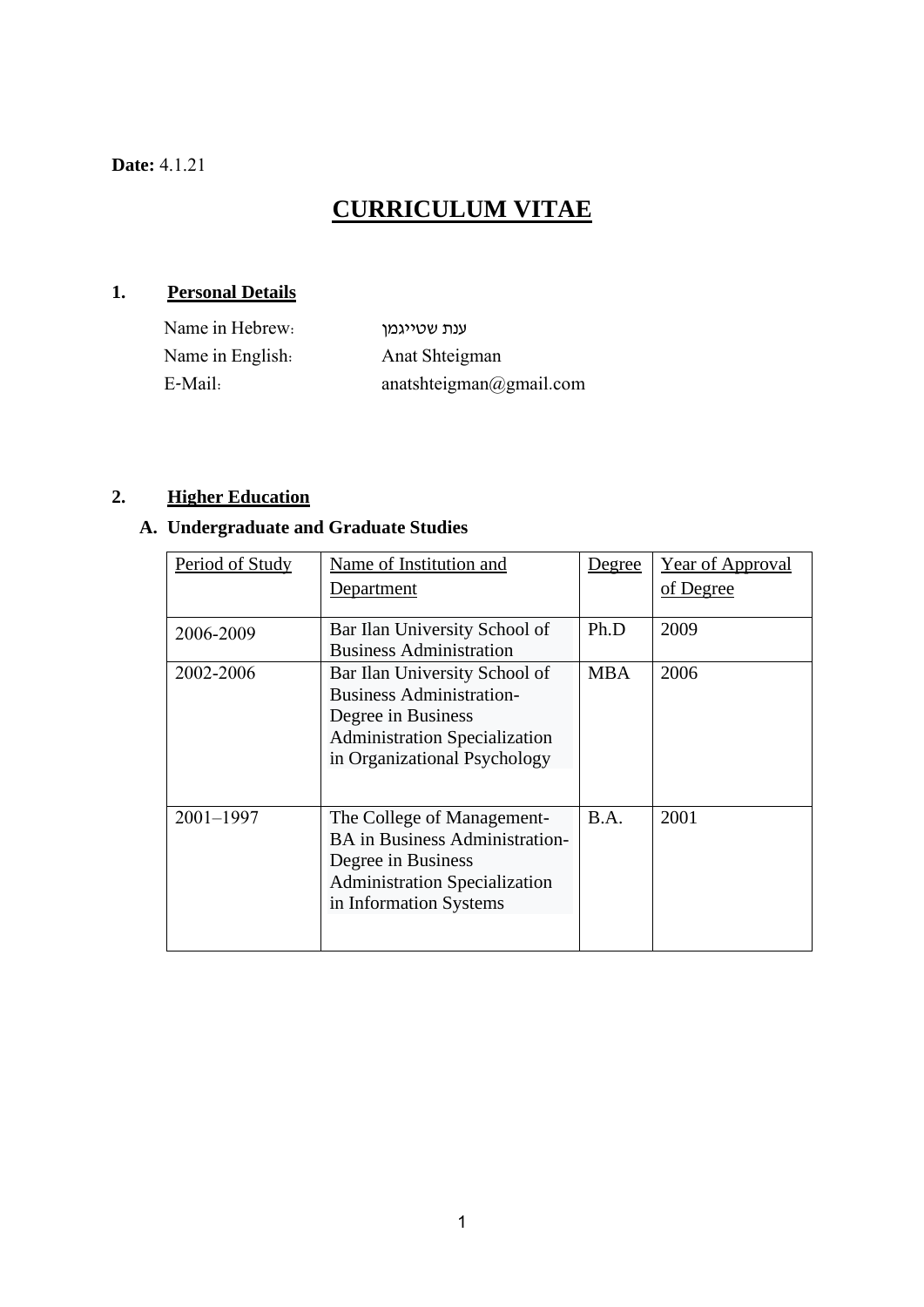| Dates         | Name of Institution | Position/Rank           | % Position |
|---------------|---------------------|-------------------------|------------|
|               | and Department      |                         |            |
|               |                     |                         |            |
| Today - 2019  | Western Galilee     | lecturer                | 50%        |
|               | Collage             |                         |            |
|               |                     |                         |            |
| Today - 2018  | Ramat-Gan Collage   | lecturer                | 100%       |
|               |                     |                         |            |
| $2014 - 2006$ | MLA - The center of | <b>Faculty lecturer</b> | 100%       |
|               | Academic Studies    |                         |            |
|               |                     |                         |            |
|               |                     |                         |            |

### **3. Academic Ranks and Tenure in Institutes of Higher Education**

### **4. Participation in Scholarly Conferences**

#### a. **Active Participation**

### **International Conferences**

Carmeli, A., and Shteigman A. (2008). Top Management Team Behavioral Integration in Small-Sized Firms: The Role of External Prestige and Collective Team Identification. A paper presented at the *Academy of Management Meeting*, Anaheim, California.

| <b>Date</b> | Name of                             | <b>Place of</b>        | Subject of                                                                                                                                                            | Role     |
|-------------|-------------------------------------|------------------------|-----------------------------------------------------------------------------------------------------------------------------------------------------------------------|----------|
|             | <b>Conference</b>                   | <b>Conference</b>      | <b>Lecture/Discussion</b>                                                                                                                                             |          |
| 2008        | Academy of<br>Management<br>Meeting | Anaheim,<br>California | <b>Top Management Team</b><br><b>Behavioral Integration</b><br>in Small-Sized Firms:<br>The Role of External<br>Prestige and Collective<br><b>Team Identification</b> | lecturer |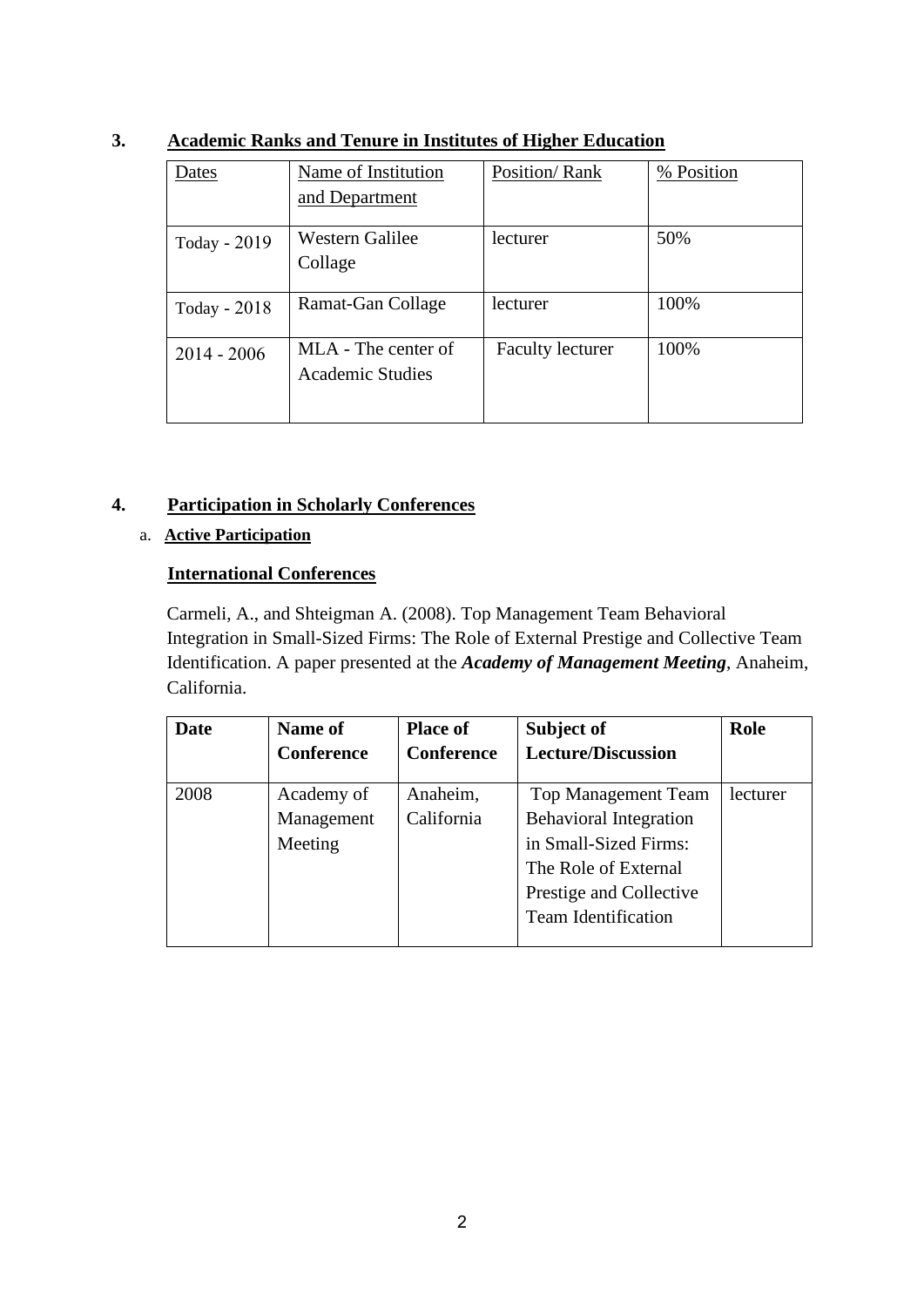### **5. Research Grants**

#### **a. Grants Awarded**

| Role in<br>Research | $Co-$<br>Researchers                                | Topic                                                                                                                                        | Funded by/<br>Amount                                       | Year |
|---------------------|-----------------------------------------------------|----------------------------------------------------------------------------------------------------------------------------------------------|------------------------------------------------------------|------|
| PI                  | Russo, M.,<br>Shteigman,<br>A., $\&$<br>Carmeli, A. | Workplace and Family<br>Support and Work-Life<br>Balance: Implications for<br>Individual Psychological<br>Availability and Energy at<br>Work | Journal of<br>Positive<br>Psychology                       | 2016 |
| PI                  | Carmeli A.                                          | <b>Top Management Team</b><br>Behavioral Integration in<br><b>Small-Sized Firms: A</b><br>Social Identity                                    | Group<br>Dynamics:<br>Theory,<br>Research, and<br>Practice | 2009 |

### **6. Scholarships, Awards and Prizes**

2006-2009 - Bar Ilan University- Ph.D- School of Business Administration- The President's Scholarship program for Outstanding Doctoral Fellows

2006 - Bar Ilan University- M.B.A- School of Business Administration- Rector's Prize for Outstanding achievements

2006 - Bar Ilan University- M.B.A- School of Business Administration Prize for Outstanding achievements

2001 - The College of Management- BA in Business Administration- Prize for Outstanding achievements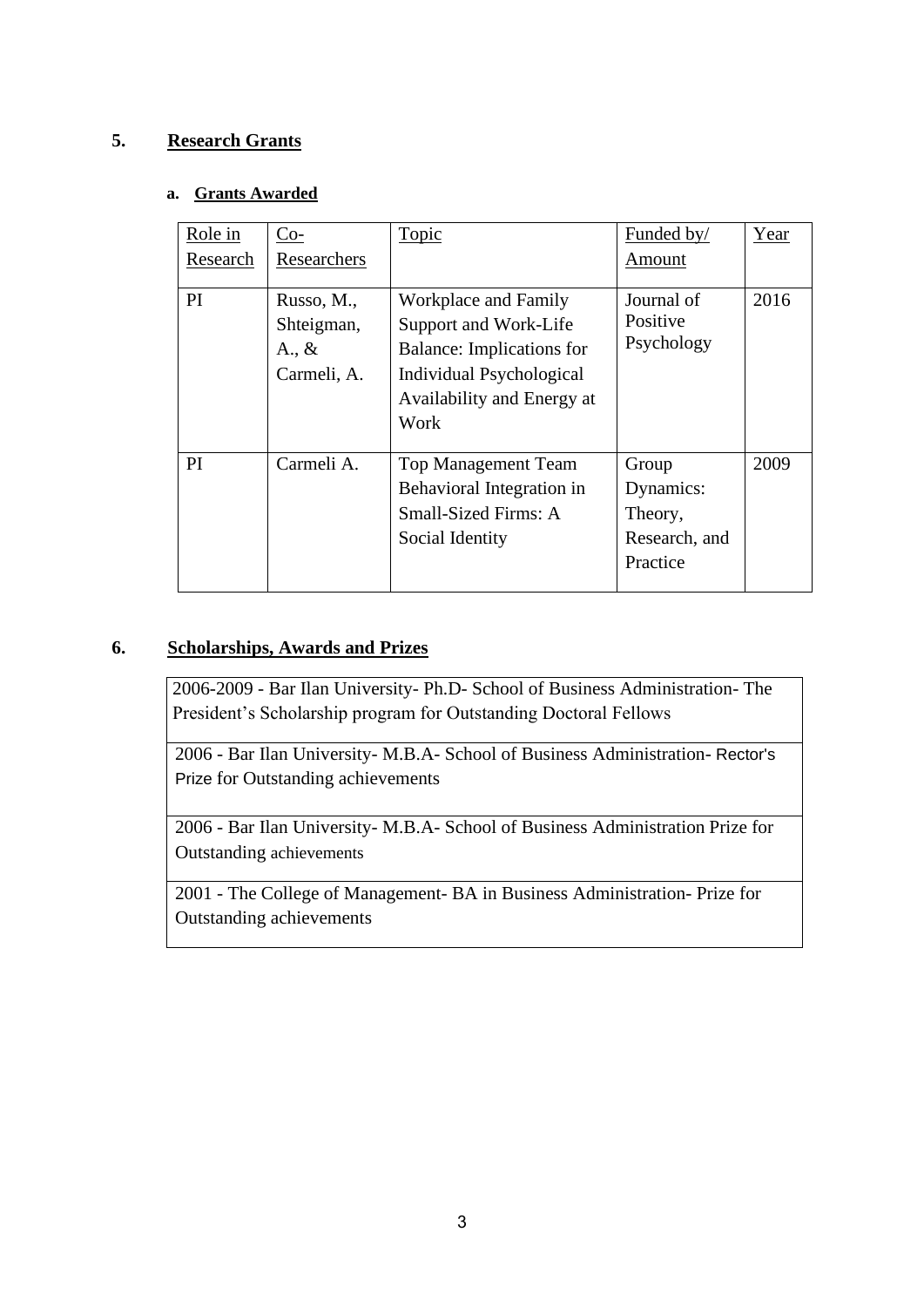# **7. Teaching**

### a. **Courses Taught in Recent Years**

| Year      | Name of Course                                           | Type of Course      | Degree         | Number           |
|-----------|----------------------------------------------------------|---------------------|----------------|------------------|
|           |                                                          | Lecture/Seminar/    |                | $\underline{of}$ |
|           |                                                          | Workshop/High Learn |                | <b>Students</b>  |
|           |                                                          | Course/Introduction |                |                  |
|           |                                                          | Course (Mandatory)  |                |                  |
| 2019      | Happiness - and the<br>workplace                         | Lecture             | B.A.           | 90               |
| 2019-2020 | Work-family balance                                      | Lecture             | B.A.           | 90               |
| 2010-2014 | Organizational behavior                                  | Lecture             | B.A.           | 40-100           |
| 2019-2020 | Management theories                                      | Lecture             | B.A.           | 90               |
| 2020      | Development and<br>training of employees<br>and managers | Lecture             | B.A.           | 100              |
| 2006-2020 | <b>Seminar Guidelines</b>                                | Seminar             | B.A.<br>M.B.A. | 30               |
| 2010-2016 | Academic writing                                         | Workshop            | B.A.           | 40               |
| 2019-2020 | analysis or management<br>events                         | Workshop            | B.A.           | 40               |
| 2010-2016 | Management and<br>leadership                             | Lecture             | B.A.           | 60               |
| 2010-2016 | <b>Decision Making</b>                                   | Lecture             | B.A.           | 60               |
| 2006-2010 | statistics                                               | Lecture             | B.A.           | 40               |
| 2010-2012 | <b>Research Methods</b>                                  | Lecture             | B.A.           | 40               |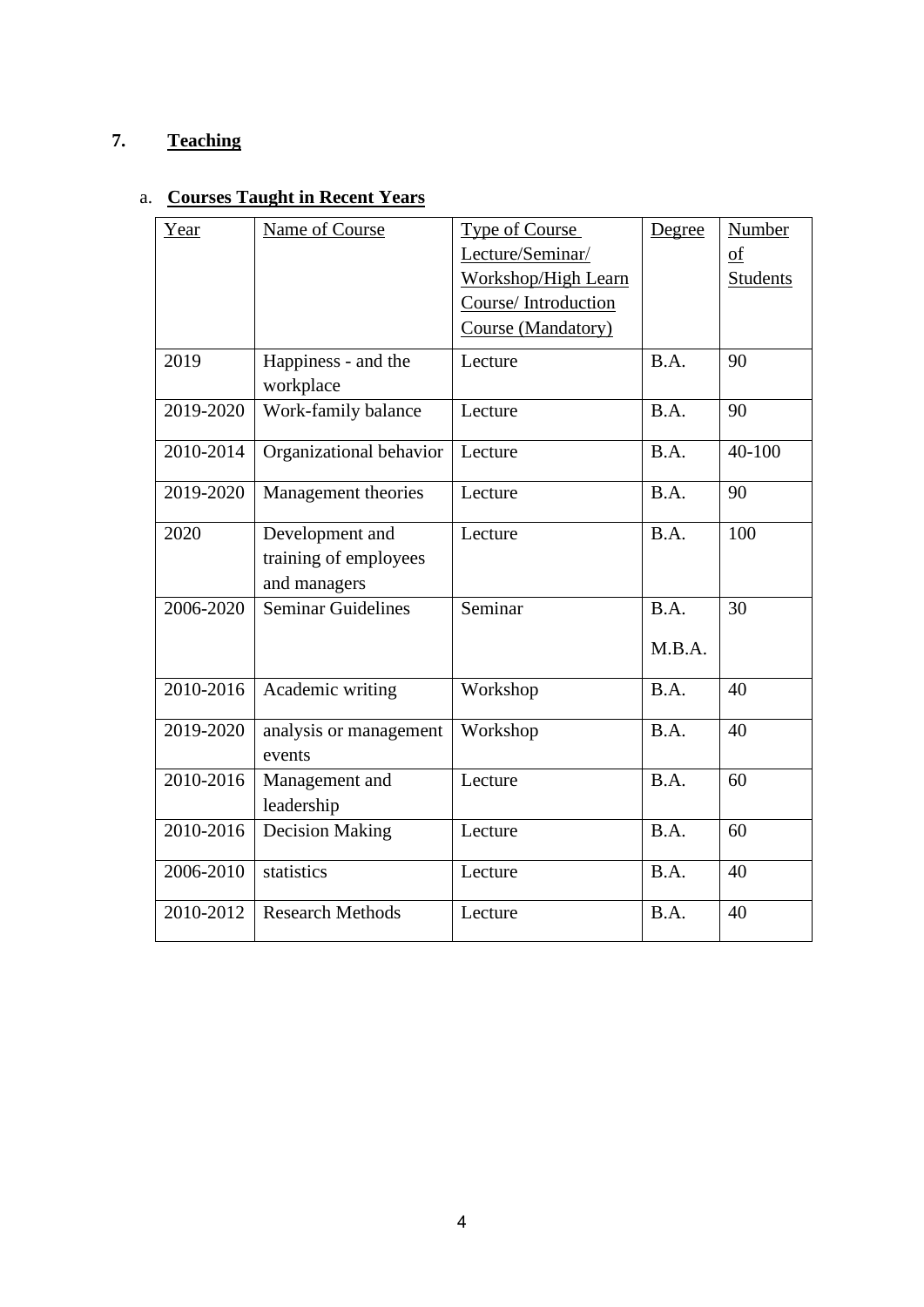### **8. Professional Experience**

| 2014-Today | Bank Hapoalim - Chief Executive - Credit Risk Management Division -<br>Modeling Unit |
|------------|--------------------------------------------------------------------------------------|
|            | Director of credit risk management, leading technological projects and               |
|            | work process support at Bank Hapoalim. As part of the work, I                        |
|            | accompany implementation processes and changes in the business                       |
|            | division with different users. Outstanding employee certificate for 2015             |
|            |                                                                                      |
| 2010-2014  | Bank Hapoalim - Management - E-Banking Division - Business                           |
|            | Development and Product Management                                                   |
|            | Director of strategy and business development in direct channels in                  |
|            | Bank Hapoalim, development and strategy management. The job                          |
|            | requires examining new ventures - building business cases and business               |
|            | plans, working with external consulting companies, concept                           |
|            | development and development including analytical work, building                      |
|            | presentations and transferring them to senior management in the bank.                |
|            | Leading product management in direct banking, including formulating                  |
|            | product management methodology, product management guidance and                      |
|            | guidance, and portfolio portfolio management. Outstanding employee                   |
|            | for 2011. As part of my work at the Bank in the field of strategy and                |
|            | business development, I accompanied large organizational change                      |
|            | processes at the Bank.                                                               |
|            | In my work as a lecturer, I constantly apply and demonstrate my                      |
|            | experience in my work.                                                               |
| 2004-2010  | Bank Hapoalim - Management - E-Banking Division                                      |
|            | Leading strategic processes in the channel for self-service banking and              |
|            | information machines and operations, which included ongoing work                     |
|            | with strategic consulting and consolidation and strategy implementation.             |
| 2001-2004  | Bank Hapoalim - head office - Organization and methods of systems                    |
|            | analysis and streamlining work processes                                             |
|            | Characterization, management and control of project development in                   |
|            | mainframe, client server, web environments.                                          |
|            | Areas of Practice: Streamlining processes, customer-facing processes -               |
|            | CRM access, user support, databases, warehouse management,                           |
|            | management and construction of new processes and more.                               |
|            | Project management from start to finish includes examining needs,                    |
|            | building work processes, characterization of requirements, acceptance                |
|            | minutes and approval.                                                                |
|            | Implement work processes and systems among users.                                    |
|            |                                                                                      |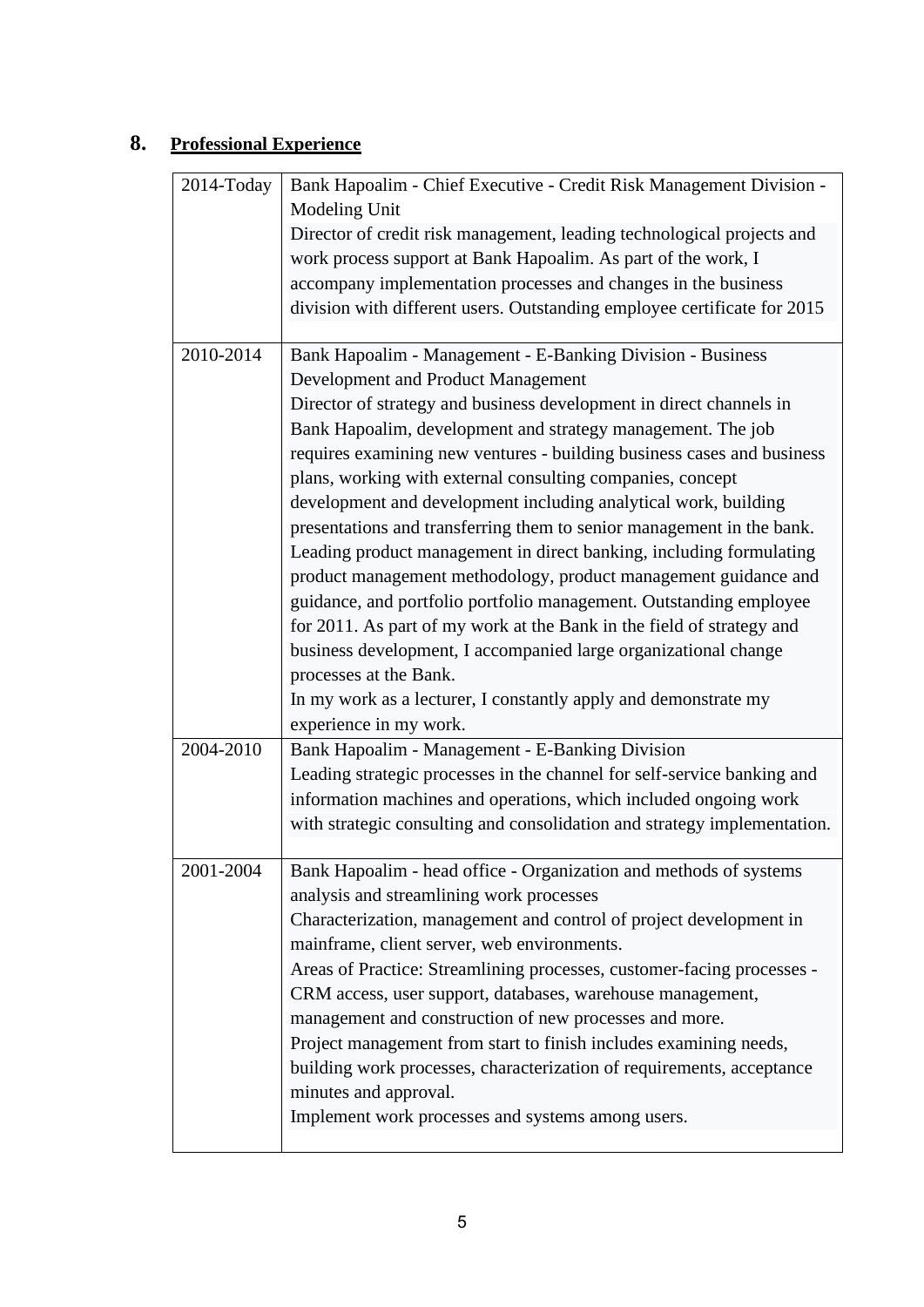| 1999-2000 | Bank Hapoalim - Head Office - Management Engineering Department -       |
|-----------|-------------------------------------------------------------------------|
|           | Organizational and strategic planning.                                  |
|           | Performing work in the field of industrial engineering and management - |
|           | data analysis, setting standards, designing workspace, etc.             |
|           | Performing projects such as multi-observational research, direct time   |
|           | research, defining area needs, and service level exams at branches.     |
|           | Advice and assistance to engineers in the department                    |
|           | The work included fieldwork - survey observations, etc., and their      |
|           | analysis and concentration in summary reports and feedback, analysis of |
|           | results and conclusions.                                                |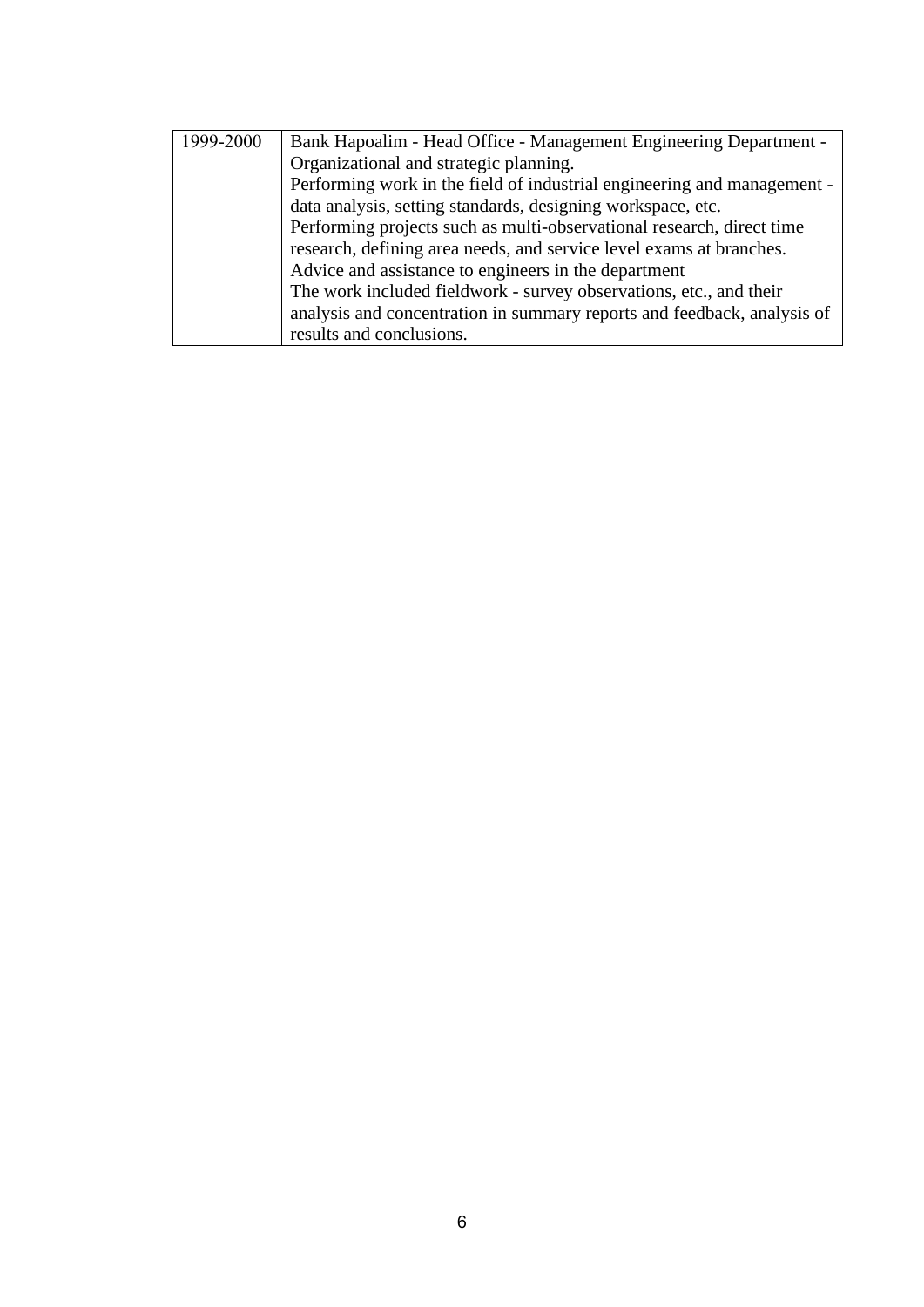## **Publications**

### Anat Shteigman Ph.D

### **A. Ph.D. Dissertation**

Work - Family Balance: The Importance of Perceived Organizational Support, Perceived Supervisor Support, and Perceived Family Support, and their Implications on Individual Psychological Availability and Energy at Work, 2010, 153 pages, Hebrew, Bar-Ilan University, Prof. Carmeli A.

### **B. Articles in Refereed Journals**

### **Published**

- 1. Russo, M., Shteigman, A., & Carmeli, A. (2016). Workplace and family support and work–life balance: Implications for individual psychological availability and energy at work. *The Journal of Positive Psychology, 11*(2), 173-188. (SJR H index: 66, Q1, JCR I.F: 3.828, 5 year I.F: 4.641 GS Number of Citations=93).
- 2. Carmeli, A., & Shteigman, A. (2010). Top management team behavioral integration in small-sized firms: A social identity perspective. *Group Dynamics: Theory, Research, and Practice*, *14*(4), 318-331. (SJR H index: 63, Q2, JCR I.F: 0.788, 5 year I.F: 1.521 GS Number of Citations=25).

### **C. Articles in Conference Proceedings**

### **Published**

1. Carmeli, A., and Shteigman A. (2008) Top Management Team Behavioral Integration in Small-Sized Firms: The Role of External Prestige and Collective Team Identification. A paper presented at the *Academy of Management Meeting*, Anaheim, California. (SJR H index: 8).